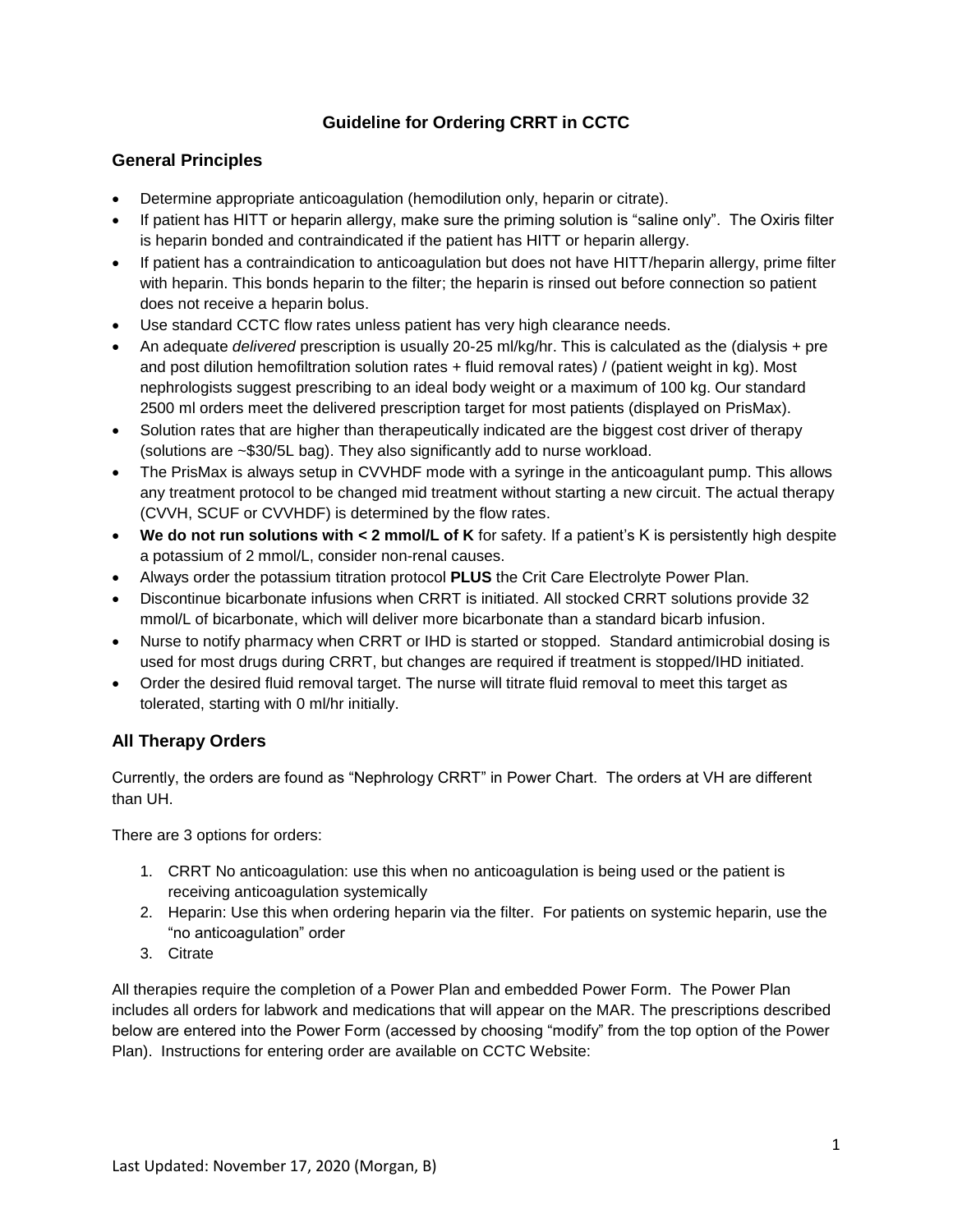At the top of each Power Plan there is an option for prescription. Modify the prescription to access the associated Power Form. The sequencing for entering orders is provided on the [CCTC Website](https://www.lhsc.on.ca/critical-care-trauma-centre/cctc-clinical-practice-index) as shown:

**Continuous Renal Replacement Therapy**

> [Antibiotic dosing adjustments and CRRT](https://www.lhsc.on.ca/media/2039/download) [Anticoagulation Selection: Decision Tree for Filter Anticoagulation](https://www.lhsc.on.ca/media/2035/download) [Citrate](https://www.lhsc.on.ca/media/2037/download) [Anticoagulation Protocol: Principles of Citrate Protocol](https://www.lhsc.on.ca/media/2037/download) [Blood Lead Detector Alarm: Lab Assessment](https://www.lhsc.on.ca/media/3776/download) [Fluid Monitoring: How to find my 0700 and 1900 fluid balance?](https://www.lhsc.on.ca/media/4045/download) [Ordering Guidelines for CRRT in CCTC](https://www.lhsc.on.ca/media/2038/download) **[Order Entry Using Electronic CRRT Orders Instructions](https://www.lhsc.on.ca/media/2034/download)** [Orders for CRRT: Sequence for Signing Orders in Power Chart](https://www.lhsc.on.ca/media/2108/download) [Procedure: Accessing Dialysis Line and Initiation of Therapy](https://www.lhsc.on.ca/critical-care-trauma-centre/accessing-crrt-in-cctc) [Checklist: Accessing a Dialysis Catheter](https://www.lhsc.on.ca/media/3767/download) [Procedure: Ending CRRT Treatment/Blocking Dialysis Catheter](https://www.lhsc.on.ca/critical-care-trauma-centre/accessing-crrt-in-cctc-0) [Checklist: Ending CRRT Treatment/Blocking Dialysis Catheter](https://www.lhsc.on.ca/media/2074/download) [Protocols for Titration: Potassium, Heparin, Citrate and Calcium](https://www.lhsc.on.ca/media/2036/download)

## **POWER FORM ORDERS BY THERAPY**

#### **Power Form Order for "No Anticoagulation":**

- 1. **Mode: CVVHDF** always
- **2. Blood Flow: 250-300 ml/min.** Increasing the blood flow quickly reduces clotting by reducing the duration of time that blood is in the filter.
- 3. **Prime with heparin** UNLESS patient has HITT
- 4. **Solutions:** Use the same solution on all pumps. PrismaSol 4 is the standard solution unless K is above 5.6 at the start of treatment. If K is 4.6-5.6, nurse will recheck potassium in one hour to ensure it has responded. Nurses switch between PrismaSol 4 and 0 as needed to achieve target potassium.
- **5. Dialysate flow rate: 0**
- 6. **Pre replacement flow rate (PBP): 2000 ml/hr**
- **7. Post replacement flow rate (Replacement): 500 ml/hr**
- 8. **Potassium Titration:** Select "add potassium chloride per potassium titration protocol"
- 9. Order the **Crit Care Electrolyte Replacement Power Plan**
- 10. If a higher prescription is needed to increase clearance or achieve prescription goals, order the additional prescription *as dialysis fluid*. Higher predilution rates may fatigue the filter (a volume of effluent that is equal to the pre AND post dilution hemofiltration fluid rates must be pulled across the filter membrane each hour).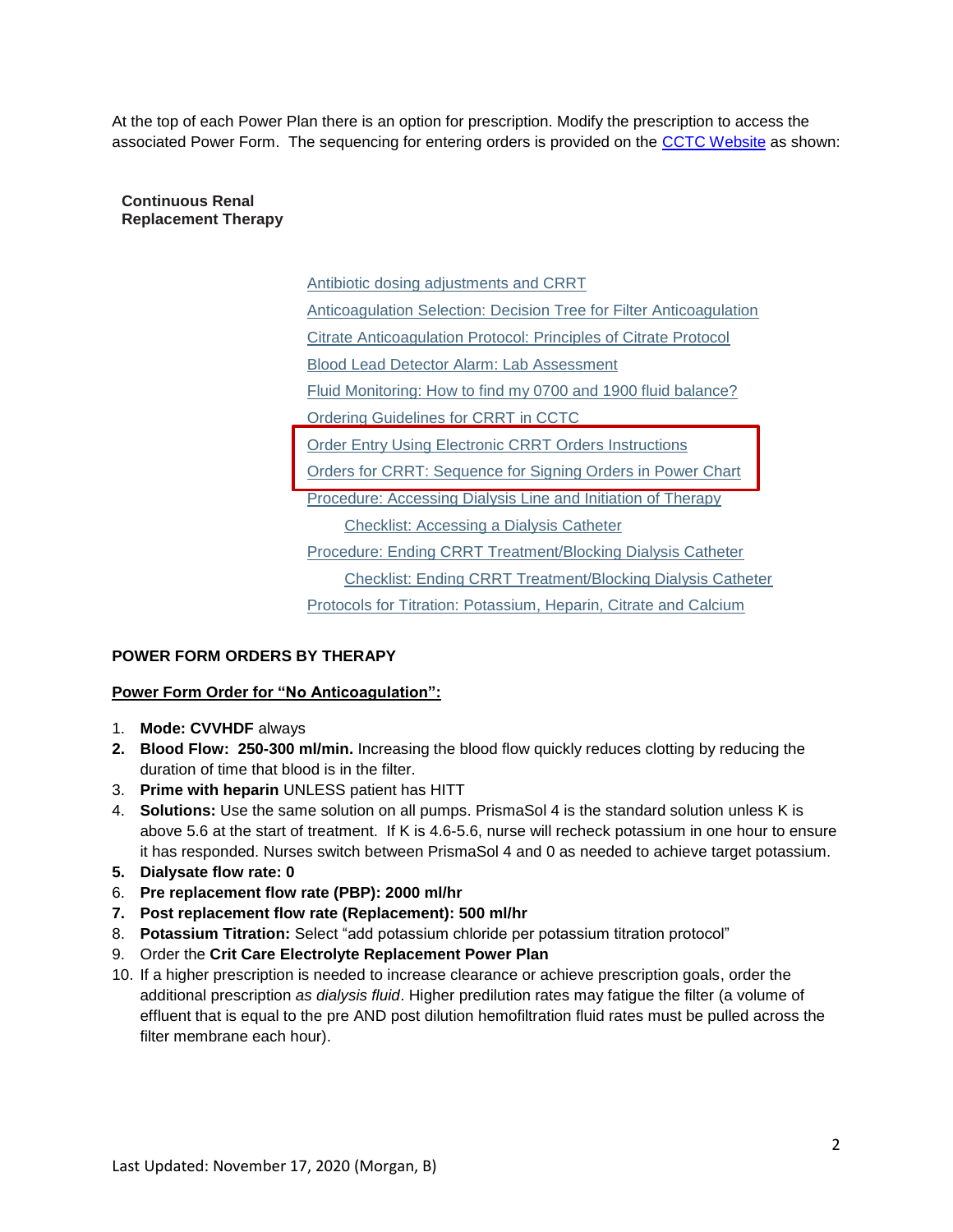### **Power Form Order for CRRT Heparin:**

- 1. **Mode: CVVHDF** always
- 2. **Blood Flow: 250-300 ml/min.** You will need to adjust default setting.
- 3. **Prime with heparin**
- 4. **Solutions:** Use the same solution on all pumps to reduce error. PrismaSol 4 is the standard solution unless K is above 5.6 at the start of treatment. If K is 4.6-5.6, nurse will recheck potassium in one hour to ensure it has responded. Nurses have an order to change between PrismaSol 4 and 0 as needed to achieve target potassium.
- 5. **Dialysate flow rate: 1000 ml/hr** usual starting rate
- 6. **Pre replacement flow rate (PBP): 1000 ml/hr** usual starting rate
- 7. **Post replacement flow rate (Replacement): 500 ml/hr**
- 8. **Potassium Titration:** Select the standing order to "adjust potassium by protocol"
- 9. Order the **Crit Care Electrolyte Replacement Power Plan**
- 10. **Heparin Order:** Bolus with 80 u/kg to a maximum of 5000 u and initiate at 1000 u/hr unless a more conservative heparin protocol is desired. Nurses titrate the heparin to achieve a post filter PTT of 60- 80 seconds (default setting, can order a lower PTT if desired).

The systemic PTT may range between normal and therapeutic levels; *regardless of the systemic PTT, the patient should be considered systemically anticoagulated* (e.g. before lines are inserted). CRRT heparin can be held as required or switched to no anticoagulation orders; increase the predilution hemofiltration rate (PBP) to maintain filter patency.

## **Order for Patient Receiving Systemic Anticoagulation:**

Complete the orders for "No Anticoagulation". If the patient is subsequently switched from systemic anticoagulation to CRRT heparin, place a new order using the "CRRT Heparin".

## **Ordering Citrate in CCTC:**

Citrate Protocol is used infrequently and nurses may need a refresher; some may have never run it (contact CNS or Educator for support if needed). Citrate provides regional filter anticoagulation that is reversed systemically. In CCTC, citrate is generally ordered if the filter cannot be maintained at > 12 – 24 hours with either the no anticoagulation or heparin protocol. It is not indicated if clotting is due to hypovolemia or line placement issues (identified by access and return pressure problems).

The protocol at VH is substantially different than at UH. Liver failure is a relative contraindication to citrate (most patients with liver failure do well without any anticoagulation).

A calcium infusion must be ordered to reverse the citrate systemically. Calcium chloride requires a central line that is not part of the dialysis circuit. The calcium orders (bolus and infusion) are within the Power Plan portion of the Citrate Orders because they are administered outside of the CRRT circuit and documented in the MAR. The Citrate is ordered as part of the dialysis prescription and is ordered within the associated Power Form. Nurses titrate the potassium concentration, citrate flow rate and calcium chloride replacement by protocol. Citrate is adjusted to achieve a target post filter ionized calcium and the calcium chloride infusion is titrated to normalize the systemic ionized calcium.